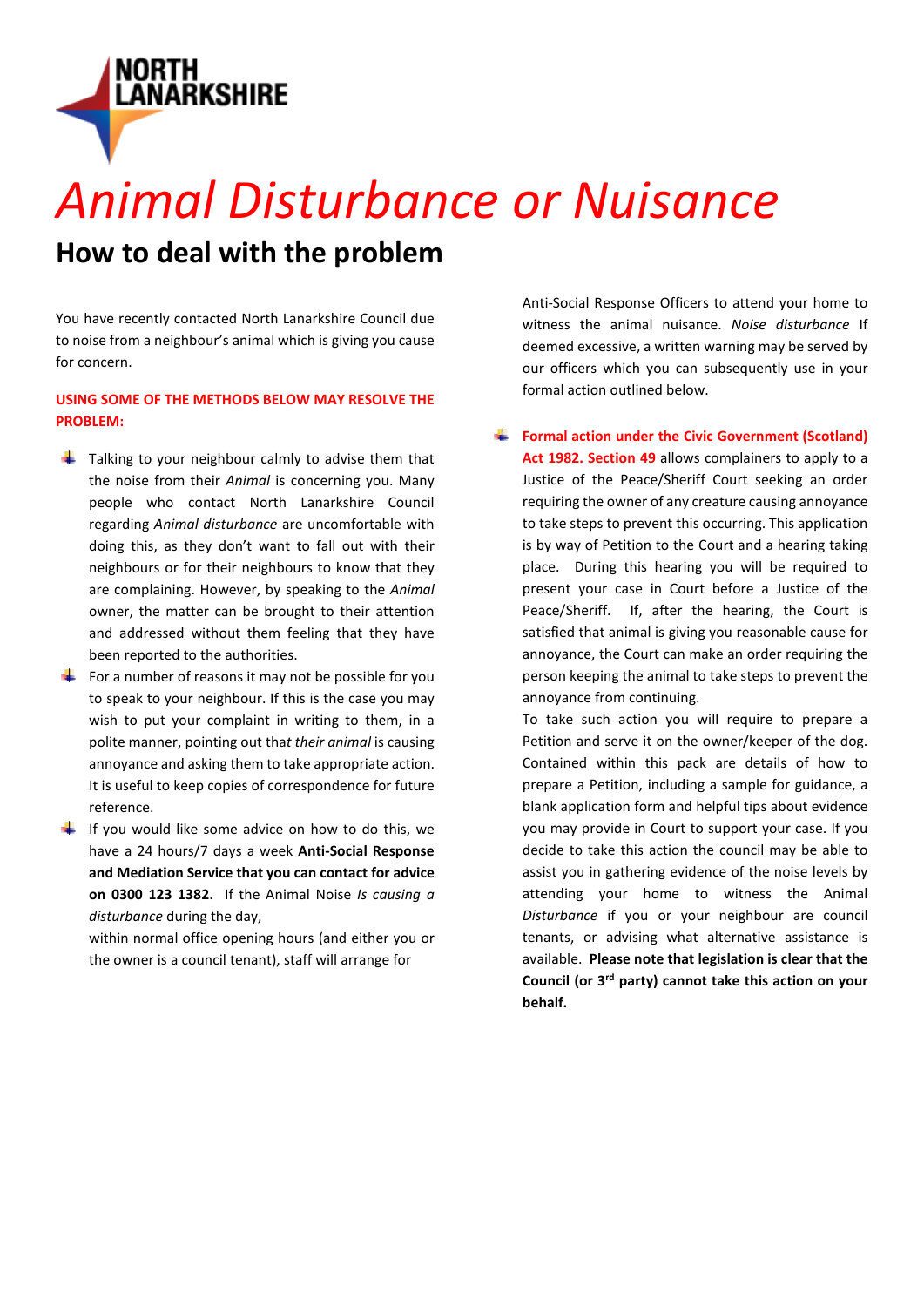# **Form of Petition**

#### **FORM 32.2**

Form of application under section 49 of the Civic Government (Scotland) Act, 1982 IN THE JUSTICE OF THE PEACE COURT OF SOUTH STRATHCLYDE/DUMFRIES AND GALLOWAY Application under section 49 of the Civic Government (Scotland) Act, 1982

#### **By**

(here insert the name of the complainer's name and address)

*Mr John Smith 10 High Street Cumbernauld*

#### **From**

(here insert the respondent or dog owners name and address)

*Mr Joe Bloggs 14 High Street*

*Cumbernauld*

HUMBLEY SHEWETH

1. That the complainer is resident at (complainer's address)

*10 High Street*

*Cumbernauld*

2. That the respondent occupies at premises at

*14 High Street Cumbernauld*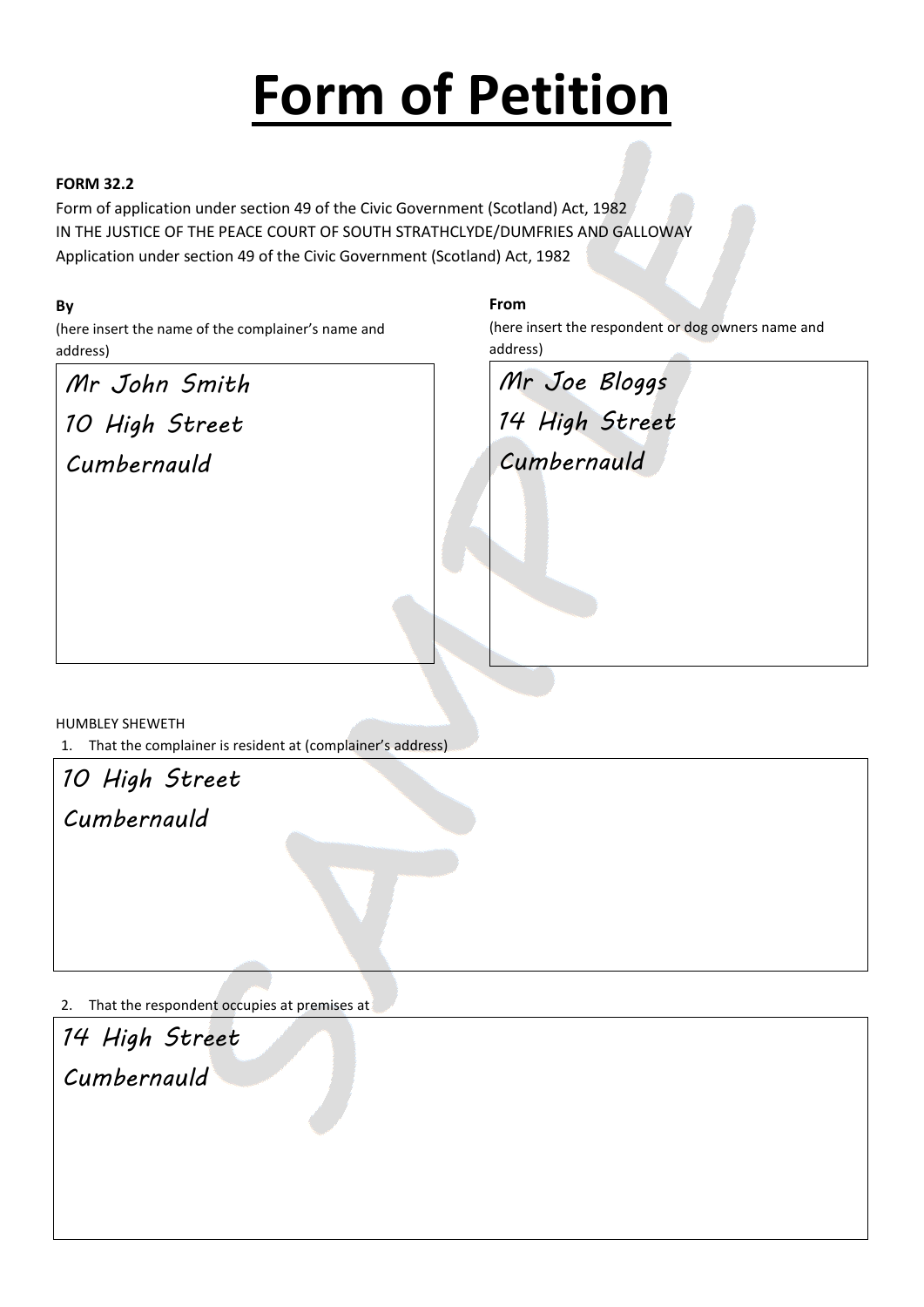*Mr Joseph Bloggs*

4. Keeps (identify the creature and the circumstances in which it is kept)

*A Doberman Pincher, names Kyle, in a kennel, with a run, in his back garden.*

5. Describe in detail one or more paragraphs the circumstance in which it is alleged the creature is causing annoyance.

*The Animal Noise is continuous throughout the day while Mr Bloggs is at work and there is no one at home. Because it is in the garden and can see passersby it barks every time someone passes the garden. We are on a busy road and there are lots of people passing our homes which leads to lots of barking. This problem is also causing some of my other neighbours cause for concern.*

6. MAY IT THEREFORE please the court to order service of a copy of this application on the said (respondent's name)

*Mr Joseph Bloggs*

7. To fix a date for the hearing of this application no earlier than 14 days after such service; and thereafter to make an order on (respondent's name)

*Mr Joseph Bloggs*

To take within such period as may be specified in the order such steps (short of destruction of the creature) as may be so specified to prevent the continuation of the annoyance.

IN RESPECT WHERE OF (Signature of applicant)

John Smith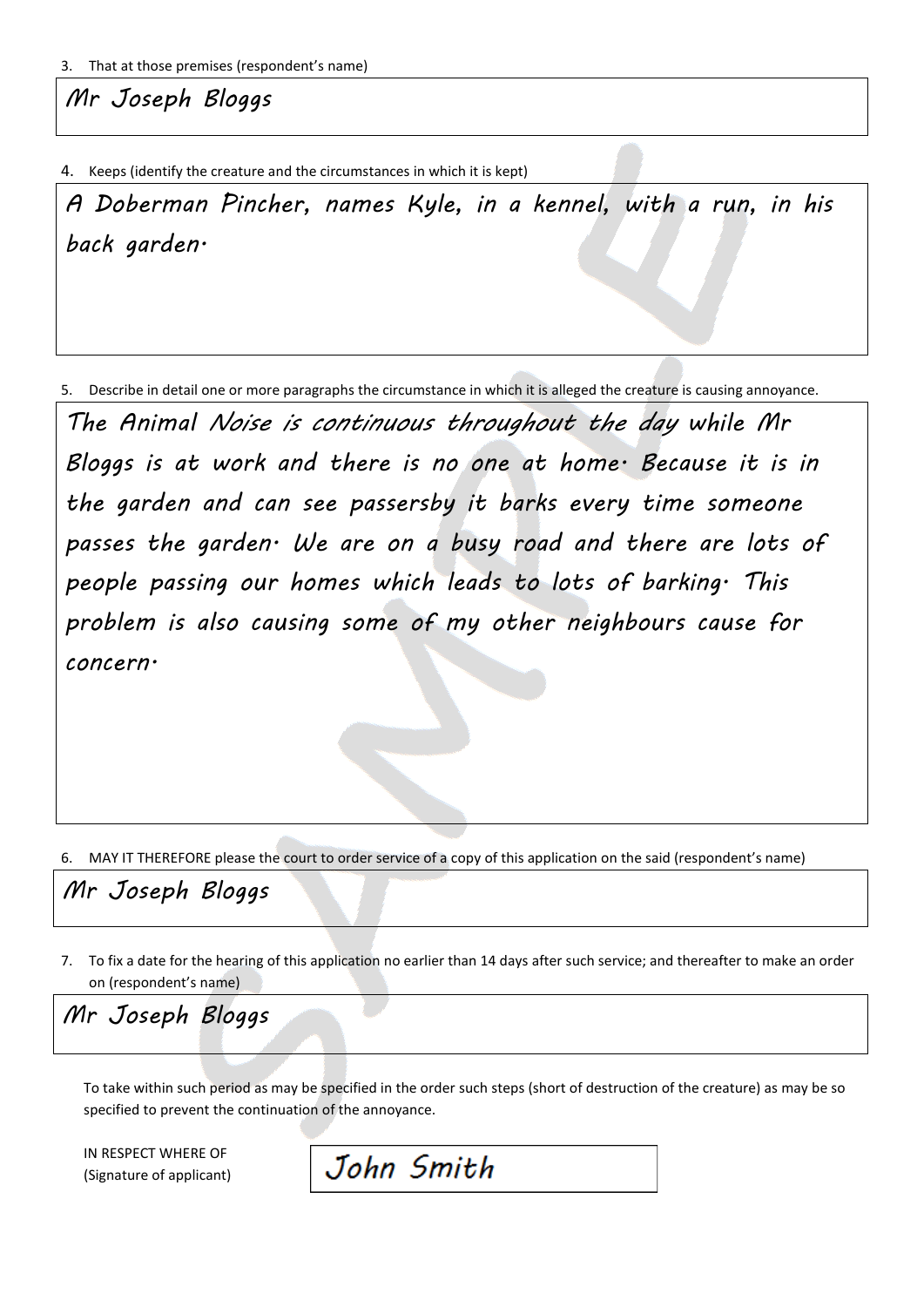

This guidance is designed to help you complete a Petition to the Justice of the Peace/Sheriff Court in respect of Section 49 of the Civic Government (Scotland) Act 1982. The form of the Petition uses some necessary legal language. To help you understand all aspects of the form the following words are explained below. **The Complainer** is yourself.

The subject is the person about whom you are complaining i.e. the owner or the keeper of the *Animal* in this Petition refers to the home address of the Animal owner.

Your aim in preparing the Petition and presenting it to the Justice of the Peace/Sheriff Court is to convince the court that the dog in question is causing you annoyance. Section 4 ofthe Petition form enables you to give the details ofthe circumstances which are causing annoyance. You are not required to use the proforma provided in this pack but your Petition must follow this layout. For legal reasons all information in section 4 must come before section 5. If you have a lot of information that will not fit into the allocated space in section 4 you may note that this section is continued on a separate sheet and attach this to the form providing these details.

You should **make a copy of your Petition** and send the original to the Clerk of the Court, Justice of the Peace/Sheriff Court. The addresses for the relevant Courts are given below:

**For Cumbernauld, Kilsyth, Coatbridge and Airdrie areas** Airdrie Sheriff Court, Graham St, Airdrie, North Lanarkshire ML6 6AB. Telephone 01236 751121.

**For Bellshill, Harthill, Shotts, Motherwell and Wishaw areas** Hamilton Sheriff Court, 4 Beckford Street, Hamilton, ML3 0BT. Telephone 0300 790 0035.

To give you a chanceto see what a completed Petition form will look like, a sample form has been included in the pack where a fictitious Petition is being made by a Mr John Smith against a Mr Joseph Bloggs.

#### **What happens when I have submitted my form to the justice of the peace/Sheriff court?**

The court will notify you when a date and time has been set for your hearing. It will advise that **you will require to attend the hearing** to present your case. If you intend to provide witnessesto support your petition then **they must be present in court on that date and time. It may be that the hearing will not proceed on that day due to legal processes and you may be asked to return at a date when all the legal requirements have been completed.**



#### **The Court will provide you with**

- An Order of Court fixing a hearing. You should make a copy ofthis order for your own records.
- B. A Citation for the respondent requiring them to attend court.

#### **You must**

- **1. Complete the citation by filling in the name of the respondent, the date and signing it.**
- **2. Send the completed citation; together with the Order; and a copy of your petition.**

**These must be sent to the respondent at least 14 days before the hearing date by first class recorded delivery post in the court envelope provided. This ensuresthat the Post Office will return the documentation directly to the Court if undelivered.**

When you have done this, you will require to return your original petition to the court with the recorded delivery slip, which proves that you have posted the order, petition and citation to the respondent. This recorded delivery slip should be firmly attached to the citation. These documents should be returned to the court either by first class recorded delivery post or in person, by you.

**N.B. before doing this itis a good idea to keep a copy of all these documentsfor your own records.**

#### **You should note that:**

Any party involved in this procedure may consult or be represented by a Solicitor. This will usually involve expensesto that party as LEGAL AIDWILL NOT BEGRANTED. The courts cannot award expenses to either party and there is no right of appeal against the decision ofthe Court in respect ofthe petition.

**Should the Court find in your favour and grant an order against the respondent and they fail to comply with the order, the respondent can be prosecuted and if convicted, may be fined up to £1,000.**

#### **What Evidence Can be Presented in Court**

- $\frac{1}{2}$  Witnesses e.g. neighbours, visitors to your home who can give details of the level, times and duration of dog barking.
- Video evidence
- Audio recordings
- Reports prepared by Authorised Officers of the Council (if you or your neighbour are council tenants)
- A diary of the Animal Nuisance. *The disturbance* This should include the date, time and duration of the barking and how it affects you. You may wish to use the dog barking diary included in this pack to record these details.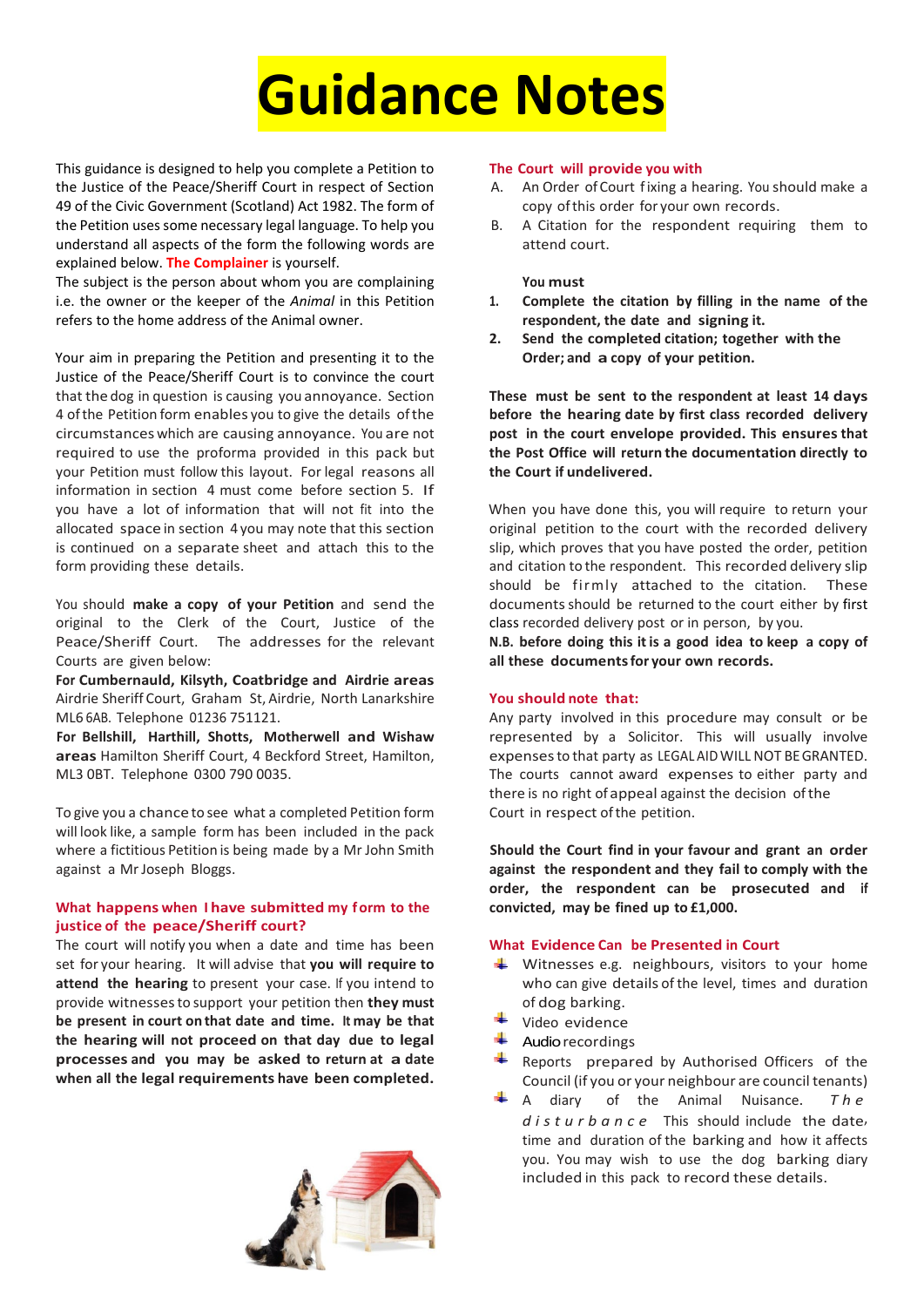

# **Animal Nuisance** *Diary*



**Your Name: ………………………………………………………………… Animal Owner Name:……………………………………………………. Address:……………………………………………………………………… Address: ……………………………………………………………………**

| Date | <b>Time</b>  |        | Description of the | <b>How Loud?</b>          | Was the noise | No of          | How does this noise | Witness details name, |
|------|--------------|--------|--------------------|---------------------------|---------------|----------------|---------------------|-----------------------|
|      | <b>Start</b> | Finish | animal Noise       | Audible/loud/very<br>loud | constant? Y/N | <b>Animals</b> | affect you?         | address               |
|      |              |        |                    |                           |               |                |                     |                       |
|      |              |        |                    |                           |               |                |                     |                       |
|      |              |        |                    |                           |               |                |                     |                       |
|      |              |        |                    |                           |               |                |                     |                       |
|      |              |        |                    |                           |               |                |                     |                       |
|      |              |        |                    |                           |               |                |                     |                       |
|      |              |        |                    |                           |               |                |                     |                       |
|      |              |        |                    |                           |               |                |                     |                       |
|      |              |        |                    |                           |               |                |                     |                       |
|      |              |        |                    |                           |               |                |                     |                       |
|      |              |        |                    |                           |               |                |                     |                       |
|      |              |        |                    |                           |               |                |                     |                       |
|      |              |        |                    |                           |               |                |                     |                       |
|      |              |        |                    |                           |               |                |                     |                       |
|      |              |        |                    |                           |               |                |                     |                       |
|      |              |        |                    |                           |               |                |                     |                       |
|      |              |        |                    |                           |               |                |                     |                       |
|      |              |        |                    |                           |               |                |                     |                       |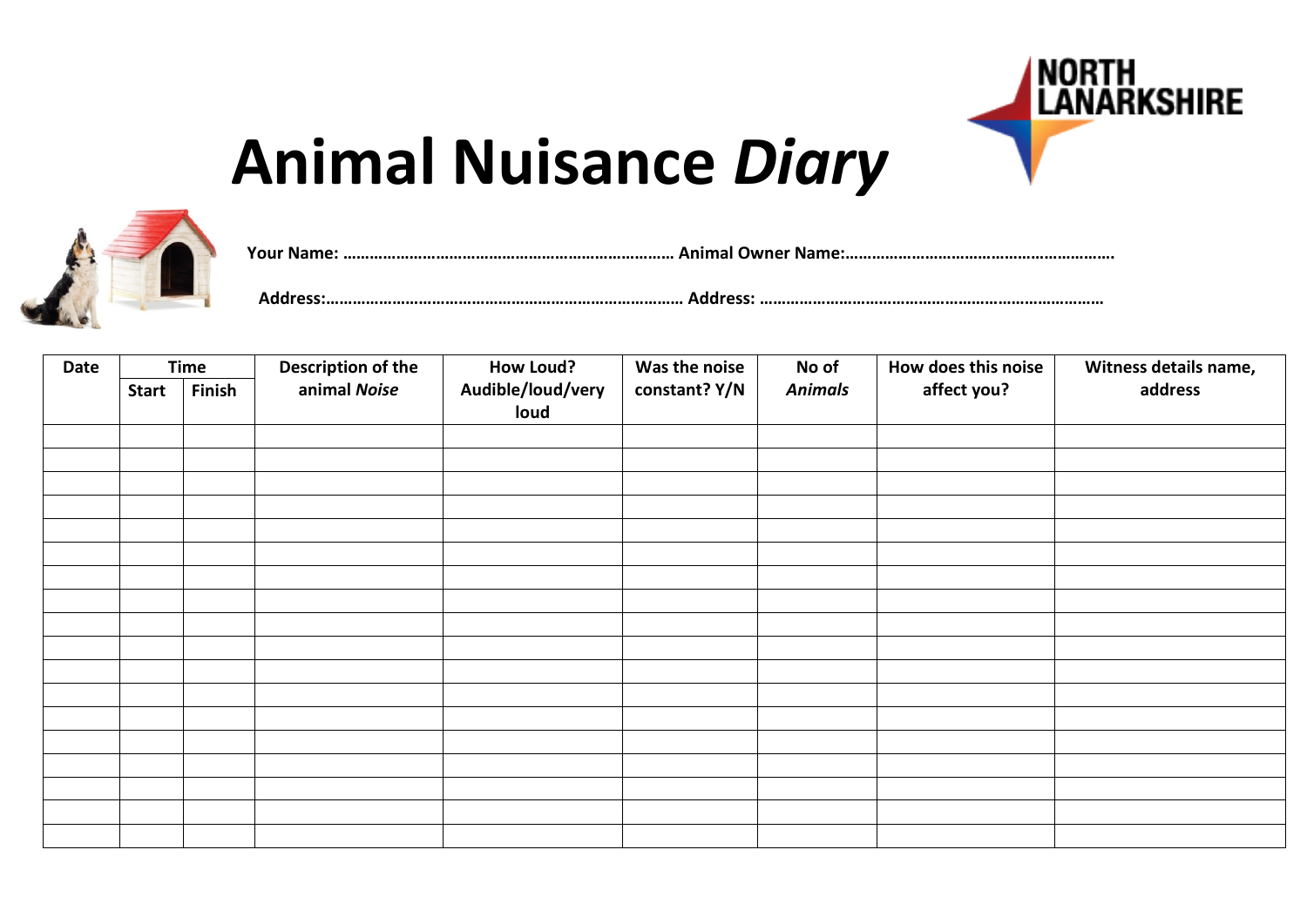# **Form of Petition**

#### **FORM 32.2**

Form of application under section 49 of the Civic Government (Scotland) Act, 1982 IN THE JUSTICE OF THE PEACE COURT OF SOUTH STRATHCLYDE/DUMFRIES AND GALLOWAY Application under section 49 of the Civic Government (Scotland) Act, 1982

#### **By**

(here insert the name of the complainer's name and address)



#### **From**

(here insert the respondent *animal* owners name and address)



#### HUMBLEY SHEWETH

1. That the complainer is resident at (complainer's address)

2. That the respondent occupies at premises at